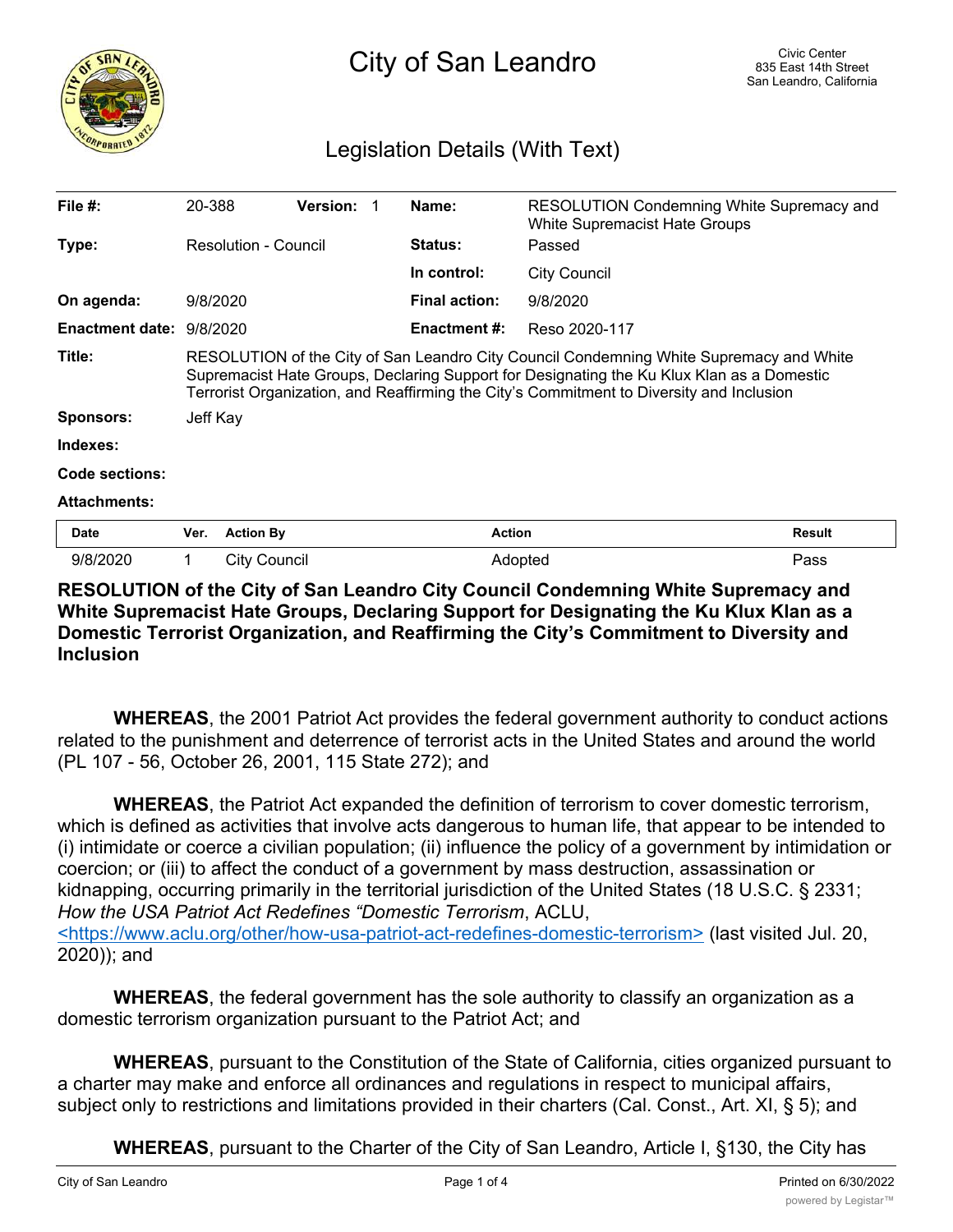the power to make and enforce all ordinances and regulations in respect to municipal affairs, subject only to restrictions and limitations provided in the Charter or in the Constitution of the State of California (City Charter of the City of San Leandro, art.1, §130, <https://www.sanleandro.org/about/municipal\_code.asp>); and

**WHEREAS**, the health, safety, and welfare of the individuals living and working in San Leandro is a municipal affair, in addition to upholding and carrying out the City's values: inclusivity, excellence, dedication, honesty, and accountability, as indicated in the City of Leandro website (Vision, City of San Leandro, <https://www.sanleandro.org/depts/rec/about/vision.asp>); and

**WHEREAS**, there has been a significant increase in the activities of white nationalist, white supremacist, and other hate groups in the United States of America under the current executive administration (Southern Poverty Law Center, Features and Stories, *Hate groups reach record high*, <https://www.splcenter.org/news/2019/02/19/hate-groups-reach-record-high>, (last visited Jul. 20, 2020)); and

**WHEREAS**, white nationalism is defined by the Merriam-Webster dictionary as "one of a group of militant whites who espouse white supremacy and advocate enforced racial segregation." One of the most known and notorious white nationalist groups is the Ku Klux Klan ("KKK") (White Nationalist, Merriam-Webster, <https://www.merriam-webster.com/dictionary/white%20nationalism> (last visited Jul. 20, 2020)); and

**WHEREAS**, the Ku Klux Klan is an organization founded in 1865, when its members waged an underground campaign of intimidation and violence directed at White and Black Republican political leaders (Ku Klux Klan, Reconstruction, topics, HISTORY, <https://www.history.com/topics/reconstruction/ku-klux-klan> (last visited Jul. 20, 2020)); and

**WHEREAS**, the United States Federal Bureau of Investigation defines white supremacy extremists as individuals who are motivated by hatred of other religions, and target the federal government and racial, ethnic or religious minorities, whose methods have included murderS, threats, and bombings; (*Domestic Extremist Ideologies*, Federal Bureau of Investigation, <https://cve.fbi.gov/whatare/?state=domestic> (last visited Jul. 20, 2020)); and

**WHEREAS**, white supremacist ideals have caused significant bloodshed nationwide and locally throughout the 19th, 20th, and 21st centuries by extremist individuals who have taken matters into their own hands by mass shootings that target minority groups, and other violent acts; and

**WHEREAS**, on August 3, 2019, twenty-two people were murdered in a retail store located in El Paso, Texas by a white supremacist who admitted that his primary target were Mexicans, and praised the New Zealand Mosque Shooter, who killed 51 persons in March 2019 (Phil Helsel, *Suspected gunman in El Paso Walmart pleads not guilty to attack that killed 22*, NBC News, (Oct. 10, 2019 at 8:58)

<https://www.nbcnews.com/news/us-news/suspected-gunman-el-paso-walmart-shooting-pleads-notguilty-attack-n1064876> ); and

**WHEREAS**, the City of San Leandro has experienced a history of housing discrimination, recognized by Mayor Maltester during a City Council meeting on March 29, 1972. The policy statement was made by the Mayor followed a cross burning incident at a San Leandro home. Mayor Maltester stated: "The City Council of San Leandro recognizes there is a problem and it is for this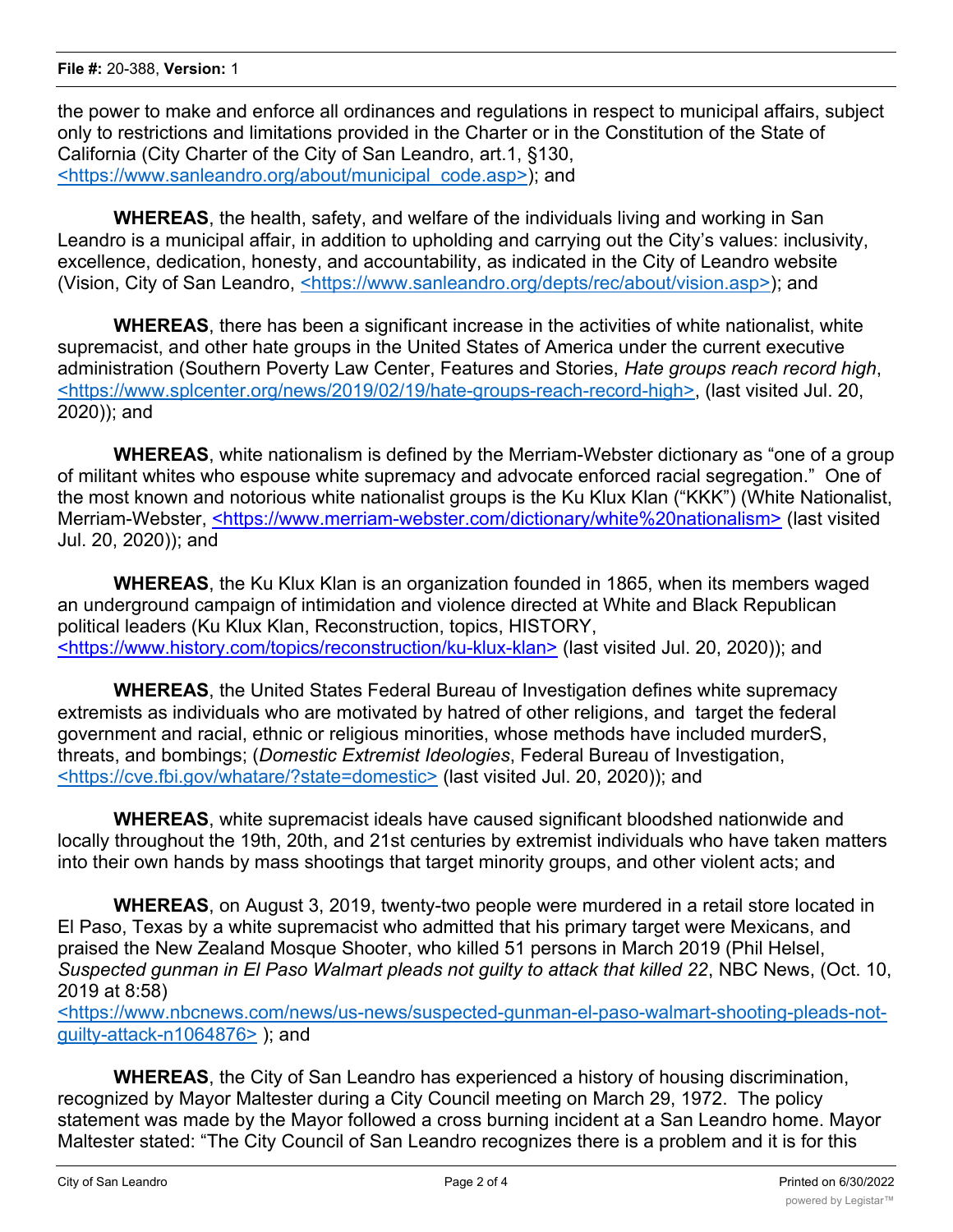reason that the City Council has approved the appointment of the Mayor's Advisory Committee on Housing" (*Chronology of the City of San Leandro Efforts to End Housing Discrimination and Promote Community Diversity*, San Leandro.org,

<https://www.sanleandro.org/civicax/filebank/blobdload.aspx?blobid=3761> (last visited Jul. 20, 2020)); and

**WHEREAS**, on March 27, 2016, the San Leandro Police Department was notified of graffiti containing racial slurs directed at Hispanics and African Americans located in the amphitheater wall of San Leandro's Marina Park (*Racist Graffiti Found in San Leandro Park*, CBS SF Bay Area, <https://sanfrancisco.cbslocal.com/2016/03/28/racist-graffiti-san-leandro-marina-park/> (last visited Jul. 20, 2020)); and

**WHEREAS**, according to The Mercury News, on May 23, 2020, a woman was arrested for leaving notes outside of the homes of people of color in the city of San Leandro, advising them to return to their home countries (Ethan Baron, *Racist notes targeted people of color in San Leandro, woman arrested*, The Mercury News,

<https://www.mercurynews.com/2020/05/23/racist-notes-targeted-people-of-color-in-san-leandrowoman-arrested/> (last visited Jul. 20, 2020)); and

**WHEREAS**, these actions go against the values of the City, and threaten the safety, livelihood, welfare, and diversity of the San Leandro community; and

**WHEREAS**, the City has a diverse population, made up of 37.7% Caucasian, 10.7% African American, 1.0% American Indian, 34.5% Asian, 1.0% Native Hawaiian and other Pacific Islander, 6.6% identified as multiracial, 27.3% Hispanic/Latino, and 23.3% identified as White alone (not Hispanic or Latino) (please note, these percentages add up to more than 100% because some people self-identify with more than one ethnic group) (Quick Facts, United States Census Bureau, <https://www.census.gov/quickfacts/fact/table/sanleandrocitycalifornia/INC110218> (last visited Jul. 23, 2020)); and

**WHEREAS**, the City of San Leandro is an inclusive Sanctuary City that welcomes individuals from different races, religions, and backgrounds (City of San Leandro Resolution No. 2017-023 , City of San Leandro Website,

<https://www.sanleandro.org/depts/cityhall/sanctuarycity.asp> (last visited Jul. 20, 2020)); and

**WHEREAS**, the City of San Leandro condemns hate groups driven by racism, white supremacy, xenophobia, and all other forms of intolerance and bigotry.

## **NOW, THEREFORE THE CITY OF SAN LEANDRO CITY COUNCIL RESOLVES** as follows:

That the City of San Leandro supports the federal designation of the Ku Klux Klan as a terrorist organization, because its stated goals and actions accord with the definition of terrorism in the Patriot Act of 2001. Federal law, including the Patriot Act of 2001, limits a local authority's power to designate the Ku Klux Klan as a domestic terrorist organization; such power belongs to the federal government, typically through the Federal Bureau of Investigation; and

That the City of San Leandro has authority over all municipal affairs, and may declare support for the movement toward classifying the Ku Klux Klan a terrorist organization; and